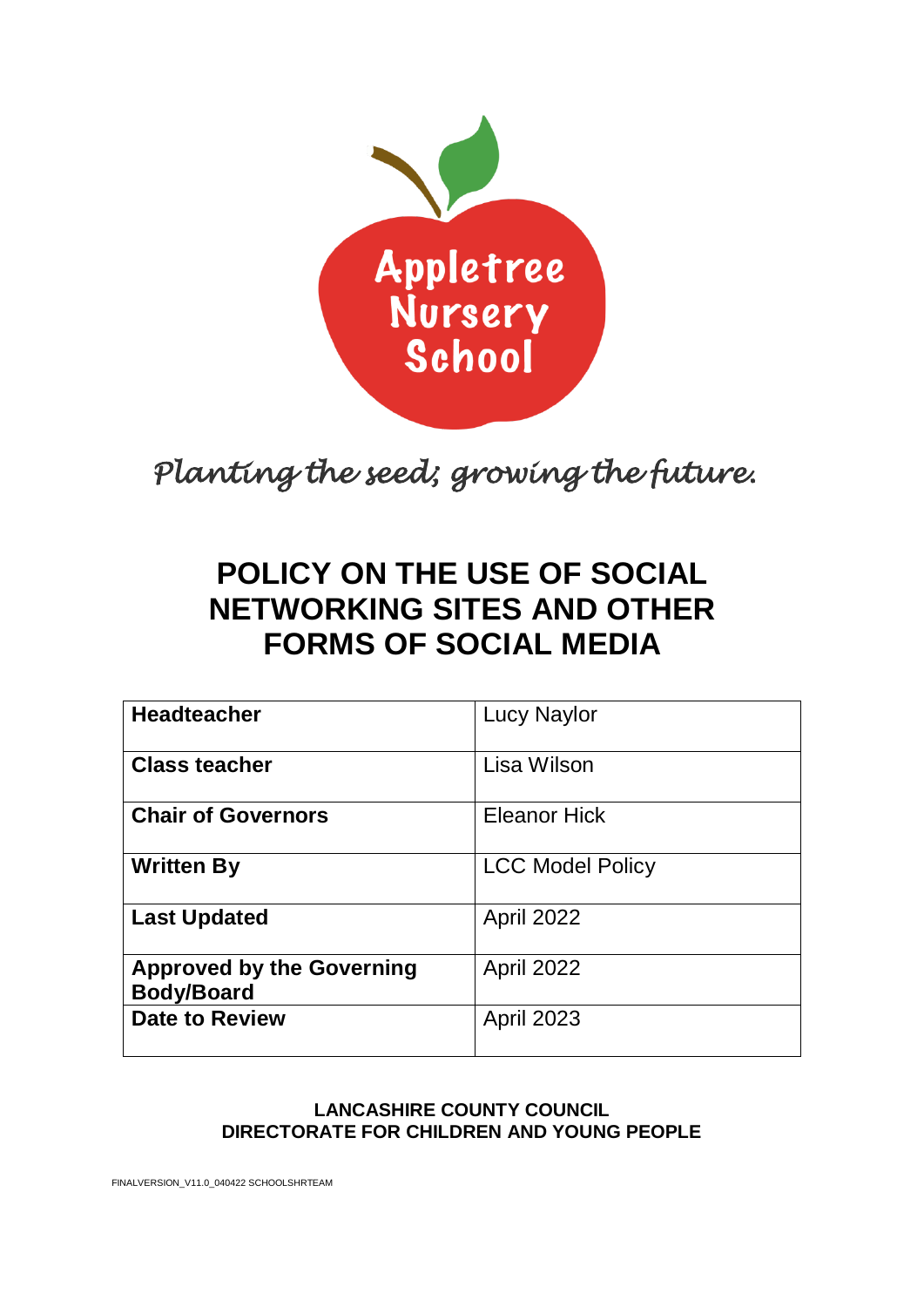This Policy has been developed in consultation with the recognised Trade Unions and professional Associations.

#### **1. PURPOSE**

This Policy sets out the school's position regarding the use of social networking sites and other forms of social media. The aim of the document is to ensure that all employees are fully aware of the risks associated with using such sites and their responsibilities with regards to the safeguarding and protection of both children and themselves.

## **2. APPLICATION**

This Policy applies to all staff employed in delegated schools and those Teachers employed in Centrally Managed Services.

## **3. BACKGROUND**

- 3.1The use of social networking/media sites such as Facebook, Twitter, Tik Tok, Instagram, YouTube, Snapchat and Only Fans has over recent years become the primary form of communication between friends and family.
- 3.2It would not be reasonable to expect or instruct employees not to use these sites which, if used with caution, should have no impact whatsoever on their role in school. Indeed, appropriate use of some sites may also have professional benefits. For example many schools now use sites such as Facebook and Twitter as a means to enhance parental engagement.
- 3.3It is now widely acknowledged that use of such sites does not provide a completely private platform for personal communications. Even when utilised sensibly and with caution employees are vulnerable to their personal details being exposed to a wider audience than they might otherwise have intended. One example of this is when photographs and comments are published by others without the employees consent or knowledge which may portray the employee in a manner which is not conducive to their role in school.
- 3.4Difficulties arise when staff utilise these sites and they do not have the relevant knowledge or skills to ensure adequate security and privacy settings. In addition there are some cases when employees deliberately use these sites to communicate with and/or form inappropriate relationships with children and young people.

# **4. GUIDANCE AND ADVICE**

4.1Employees who choose to make use of social networking site/media should be advised as follows:-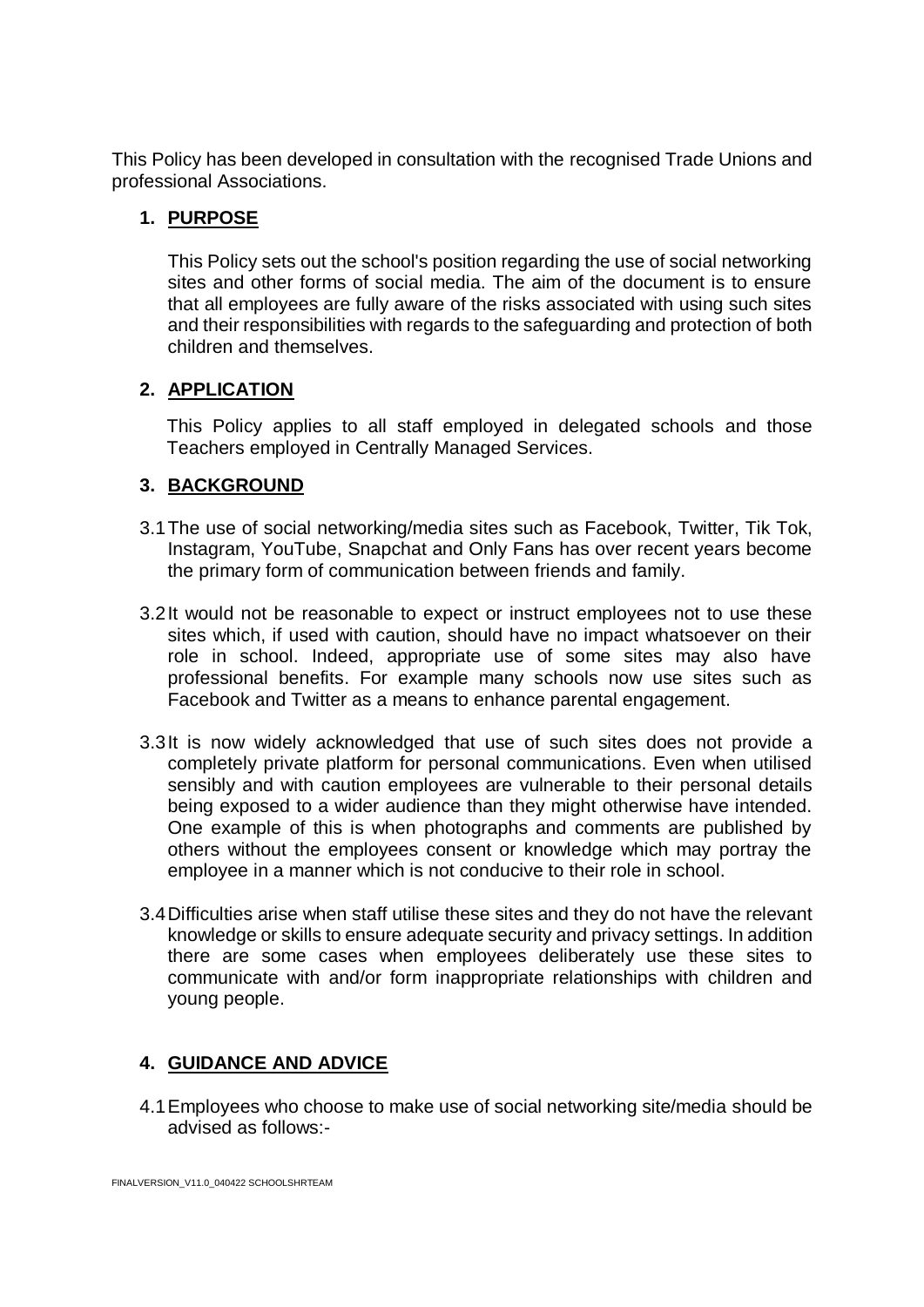- (i) That they should not access these sites for personal use during working hours;
- (ii) That they familiarise themselves with the site's 'privacy settings' in order to ensure that information is not automatically shared with a wider audience than intended;
- (iii) That they do not conduct or portray themselves in a manner which may:-
	- bring the school into disrepute;
	- lead to valid parental complaints;
	- be deemed as derogatory towards the school and/or it's employees;
	- be deemed as derogatory towards pupils and/or parents and carers;
	- bring into question their appropriateness to work with children and young people.
- (iv) If professionals at the school, who are parents/ carers of children on roll, have on-line friendships with parents/carers. The school asks that they do not enter into discussion surrounding school and children in the school as this could lead to professional relationships being compromised. Staff are advised to tell all parents to contact school through the correct channels if there are queries concerning school or their child.\*
- (v) On-line friendships and communication with former pupils should be strongly discouraged particularly if the pupils are under the age of 18 years.
- (vi) That they could face legal proceedings if comments they post about named individuals are found to have harmed their reputation.

*(\*In some cases employees in schools/services are related to parents/carers and/or pupils or may have formed on-line friendships with them prior to them becoming parents/carers and/or pupils of the school/service. In these cases employees should be advised that the nature of such relationships has changed and that they need to be aware of the risks of continuing with this method of contact. They should be advised that such contact is contradictory to this Policy and as such they are potentially placing themselves at risk of formal action being taken under the school's Disciplinary Procedure*.)

4.2Schools should not access social networking sites in order to 'vet' prospective employees. Such practice could potentially create an un-level playing field and lead to claims of discrimination if for example the selection panel were to discover a candidate held a protective characteristic as defined by the Equality Act.

#### **5. SAFEGUARDING ISSUES**

Communicating with both current and former pupils via social networking sites or via other non-school related mechanisms such as personal e-mails and text messaging can lead to employees being vulnerable to serious allegations concerning the safeguarding of children and young people.

The Department for Education document 'Guidance for safer working practice for those working with children and young people in education settings (May 2019) states:-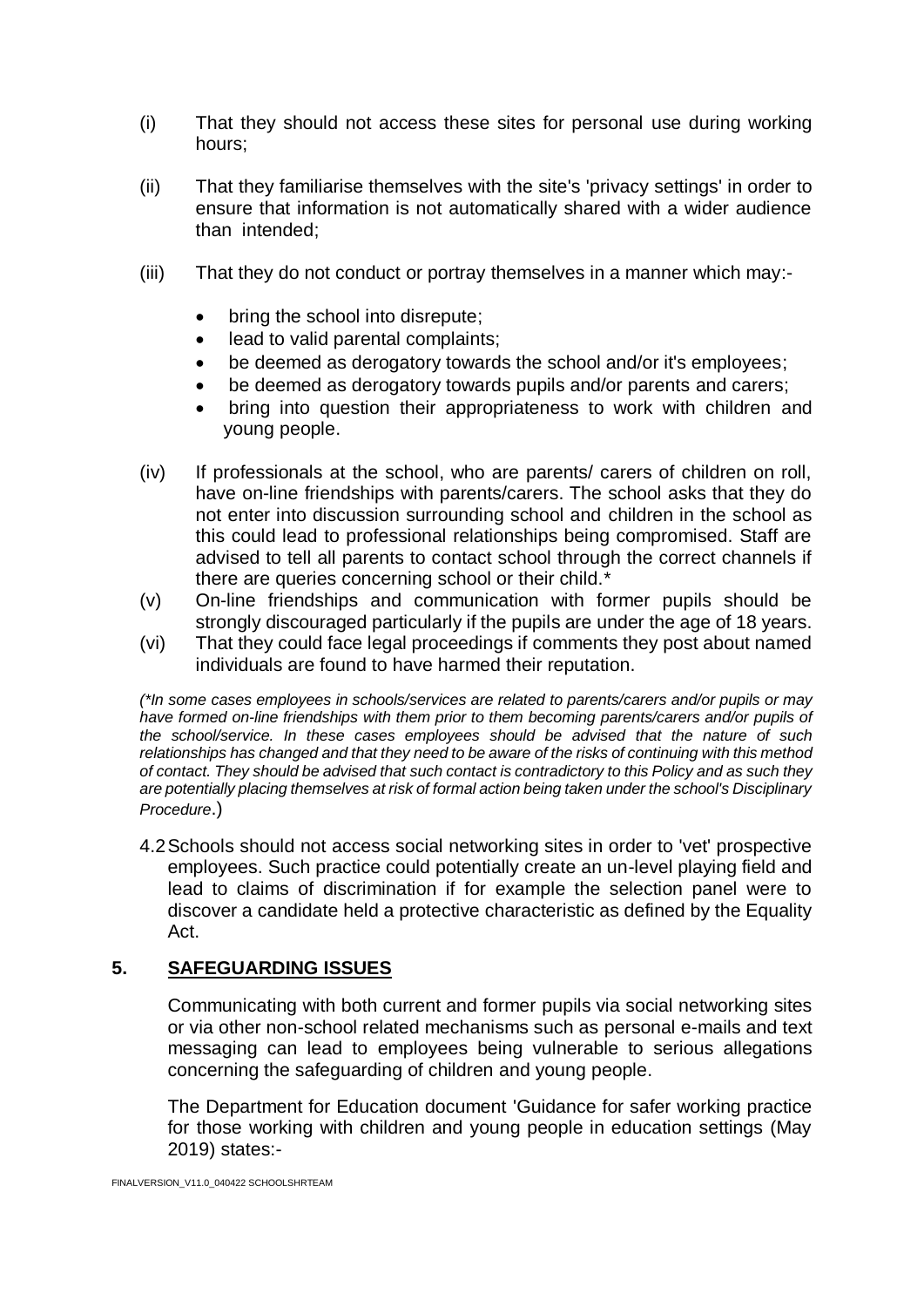| 12. Communication with children (including the use of |  |  |  |
|-------------------------------------------------------|--|--|--|
| technology)                                           |  |  |  |

In order to make best use of the many educational and social benefits of new and emerging technologies, pupils need opportunities to use and explore the digital world. Online risks are posed more by behaviours and values than the technology itself.

Staff should ensure that they establish safe and responsible online behaviours, working to local and national guidelines and acceptable use policies which detail how new and emerging technologies may be used.

Communication with children both in the 'real' world and through web based and telecommunication interactions should take place within explicit professional boundaries. This includes the use of computers, tablets, phones, texts, e-mails, instant messages, social media such as Facebook and Twitter, chatrooms, forums, blogs, websites, gaming sites, digital cameras, videos, web-cams and other hand-held devices. (Given the ever-changing world of technology it should be noted that this list gives examples only and is not exhaustive.)

Staff should not request or respond to any personal information from children other than which may be necessary in their professional role. They should ensure that their communications are open and transparent and avoid any communication which could be interpreted as 'grooming behaviour'

Staff should not give their personal contact details to children for example, e-mail address, home or mobile telephone numbers, details of web-based identities. If children locate these by any other means and attempt to contact or correspond with the staff member, the adult should not respond and must report the matter to their manager. The child should be firmly and politely informed that this is not acceptable.

Staff should, in any communication with children, also follow the guidance in section 7 'Standards of Behaviour'.

Staff should adhere to their establishment's policies, including those with regard to communication with parents and carers and the information they share when using the internet.

*This means that adults should: ▪ not seek to communicate/make contact or respond to contact with pupils outside of the purposes of their work* 

*▪ not give out their personal details* 

*▪ use only the equipment and internet services provided by the school or setting, unless school policies state otherwise ▪ only use internet-enabled personal devices in line with* 

*school acceptable use policies ▪ follow their school / setting's acceptable use policy and online safety guidance* 

*▪ ensure that their use of technologies could not bring their employer into disrepute ▪ not discuss or share data* 

*relating to children/ parents / carers in staff social media groups* 

*This means that education settings should: • wherever possible, provide school devices such as cameras* 

*and mobile phones rather than expecting staff to use their own (e.g. on school trips)*

# **6. RECOMMENDATIONS**

(i) That this policy document is shared with all staff who come into contact with children and young people, that it is retained in Staff Handbooks and that it is specifically referred to when inducting new members of staff into your school/service.